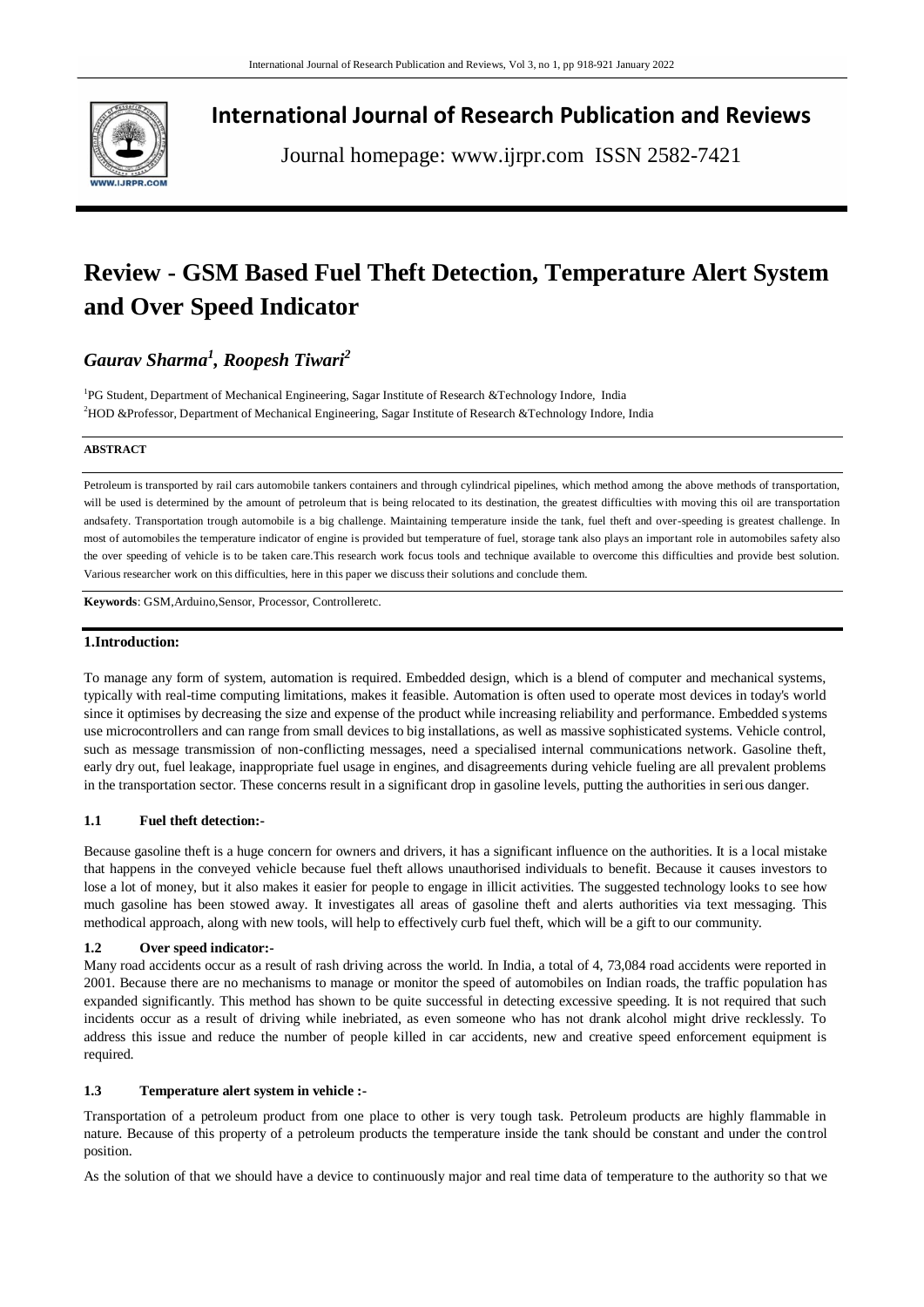can detect and manage the various situations according to the data we receive.

### **2.LiteratureReview**

**Kaushik et al [1]**Anti-burglary systems for vehicles have been created using a thumb imprint to unlock the doors. Thumb impressions of authorised users are saved in the system's database. If the database's fingerprint matches the one in the vehicle, the engine will start. Anyone who gains illegal entry to the car will be prevented from refilling the gasoline tank because the relay bolt on the tank will empty the tank of petrol while also sounding an alert that the vehicle is being stolen.

**S S Pethakar et al [2]**employs a taxi-like car security system that includes GSM, GPS, and RFID. In order for the system to locate the vehicle, the worker must use the RFID card with the assigned identification number to start the vehicle. If the number matches one in the database, GPS and GSM kick in, and an SMS is sent to the vehicle owner informing them of the vehicle's position. In the event of an accidental theft, the owner can send an SMS to the GSM to lock the doors of the car.

**Nagaraja et al [3]**the ignition system makes use of a GSM system, a Microcontroller, and a relay switch. As soon as the Microcontroller detects a theft, it activates GSM to send a text message, which is subsequently followed by activation of a relay switch.

**Alkheder [4]**makes use of the Google Earth programmer and a GPS-GSM system. In order to send an SMS to the owner, the GPS module in the car communicates with the GSM system. Google Earth may be used to locate the vehicle's latitude, longitude, and speed when the owner receives a text message.

**Al-Naamany et al. [5]**Oil, emulsion, and water levels may now be measured using an ultrasound-based approach. A compact, programmable ultrasound-based multilayer level monitoring device is used to generate a feed forward neural network. As compared to existing technologies, this one offers greater precision, lower prices, simpler setup, and nonionizing radiation in addition to contactless distance measurement. In addition to the object material and surface independence, this technology has the benefit of not being sensitive to a dusty or smokey atmosphere. Preliminary testing has been completed on the gadget.

**D. Narendar Singh et al [6]**Vehicle thefts are on the rise as a result of the unstable climate. In order to avoid vehicle theft, luxury car manufacturers must verify the owner's authorisation and incorporate an anti-theft system. The suggested solution for intelligent automobiles to minimise loss or theft utilises an Advanced RISC Machine (ARM) CPU. Real-time user authentication is accomplished by the application of facial detection and the PCA method (driver, who starts the engine). The ARM processor takes action depending on a comparison result (authentic or not). A GSM/GPRS modem is used to notify the vehicle owner through Multimedia Message Service (MMS) of the illegal access, and ARM creates a signal disabling the car access (i.e. an interrupt signal to the car engine to cease his action). Short Message Services (SMS) may also be extended to the vehicle's current position utilising the GPS modem (SMS). Preventing theft and loss is the goal of this system, which uses an ARM-based Advanced RISC Machine (ARM) CPU (Reduced Instruction Set Computing refers). For the Face detection subsystem (FDS) in this technique, face identification is its primary objective (who try to access the Auto). With the use of the PCA method, a person's own common values are used to compare their photo to the nearest numerical value. Owners get MMS messages with GPS coordinates of the vehicle's position if the person's identification matches that of the vehicle's current owner.

**Das et al.** [7] presented a technique for tracking and tracking down the locations of car accidents. Using the driver's blink rate as an indicator of fatigue, road hazards, and intoxicated driving, this system is designed to help drivers avoid collisions and other mishaps. We've located the mishap and the vehicle's location. This approach delivers primary care as soon as the accident information is available.

**Anusha et al. [8]**database storage was included into a system using LPC2148. GPS and GSM modules are used in this project. Alcohol consumption and engine temperature are both tracked by this framework. The web page displays these information. Passengers are protected as a result.

**Imteaj et al [9]**built an Android-based software that sends an alarm message to the local police station and medical facility in the event of an unintentional occurrence the outward force of the vehicle's body is extracted using an external pressure sensor in this application. Consequently, the app is valuable in post-accident services and may reduce the severity of an accident.

**Mayuresh et al. [10]**an open source platform is used to track a vehicle's position and analyse its fuel usage and engine performance, as well. Communications are made via GPS/GPRS/GSM modules and temperature and vehicle speed. Each and every one of these values is saved in a database on the server.

**Prashant et al [11]**a system based on the Raspberry Pi and an Android app for smartphones has been developed and installed. GPS/GPRS/GSM SIM 900A is the primary component of the system. Within the truck, the complete setup is confined. An alarm message is sent to the vehicle's mobile phone owner through GSM, while data is transmitted via GPRSS (GPRS Relay Service).

**Manali et al [12]**it was recommended that an Android smartphone be used to connect to the 3G/4G dongle used as a modem in a Raspberry Pi-based architecture. In order to display the car's location on a map, the vehicle unit is linked to the vehicle and receives signals from a mobile tower. In addition to GPS and GSM modules, the connected device also includes a CPU that is mounted in the car. GPRS is used to constantly monitor the vehicle's location in the web server while it is driving.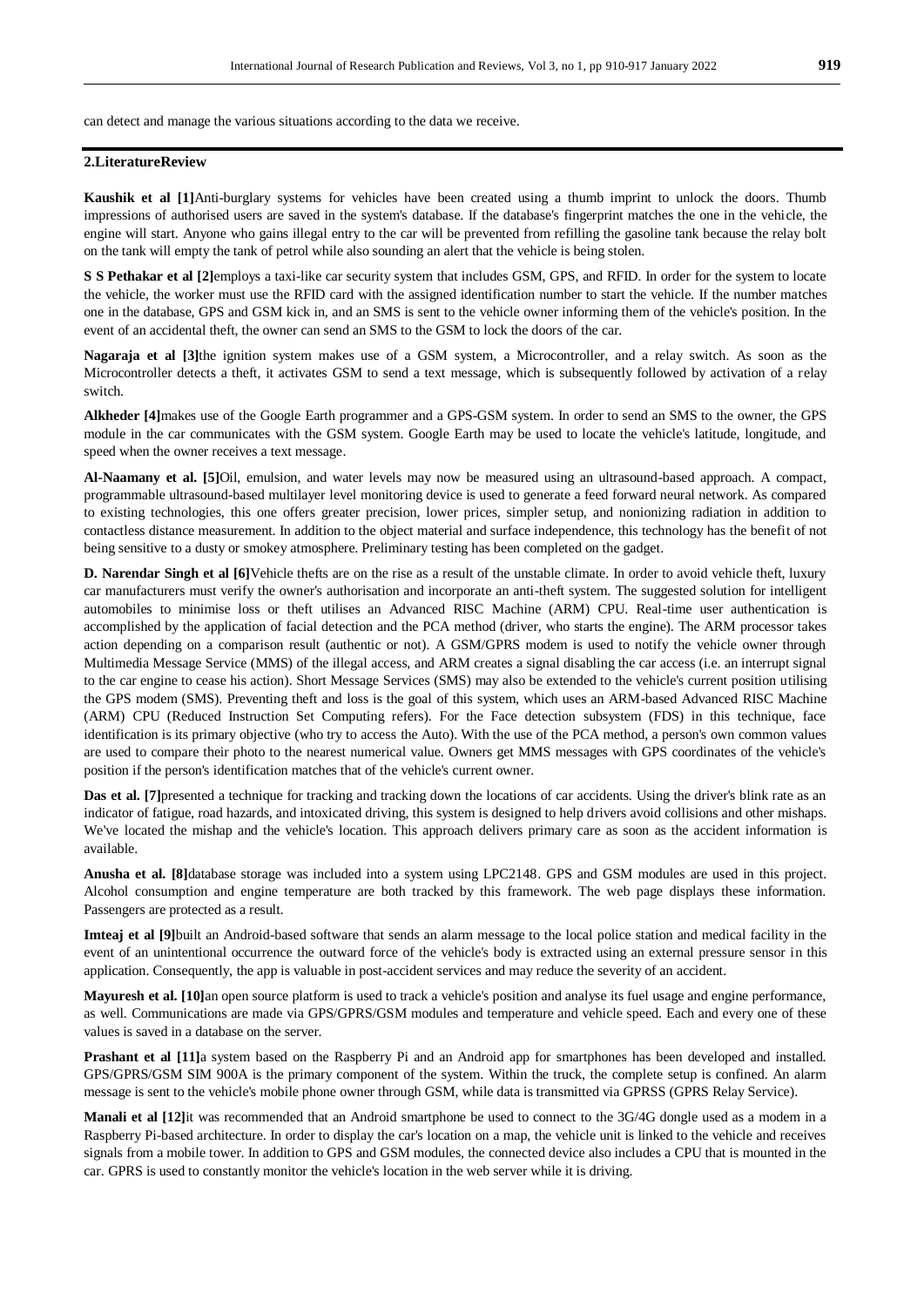**Navod et al [13]**designed and implemented a system to track and monitor a vehicle, as well as provide vehicle status information. A smartphone acts as a remote control for several aspects of the car, including the doors, parking lights, and side mirrors.

**Vishal Pande et.al [14]**An embedded system platform may be used to construct a controller to regulate the vehicle's speed and display to monitor the zones, according to a framework for autonomous speed management of over-speeding cars.

**Monika Jain [15]**developed and demonstrated a gadget that can identify reckless driving and send an alarm to the appropriate authorities in the event of a traffic infringement. Early detection and alarm systems for cars are the goals of this frame of reference for system design. Each location's police officer sets the speed limit based on traffic conditions. Overspeed violation management is made easier by this gadget, which records, displays, and enters data into a database.

**Ni Hlaing et.al [16]**Developed a system that monitors the vehicle's speed on public roads, highways, and other locations where drivers frequently exceed the speed limit. The information is delivered to the PC (Personal Computer) which activates the camera that captures the vehicle of excess speed when the speed is exceeded.

**Amarnarayan et.al [17]** a critical issue that has received a lot of attention recently is the development of an accurate and robust speed estimating system that can assist vehicles avoid becoming stuck in traffic jams.

**Nehal Kassem et.al [18]**This technology can detect and estimate the speed of a car in a regular roadway with an accuracy of 90 percent, while also being able to accurately identify vehicle motion.

**Rajesh Kannan Megalingam et.al [19]**Developed a wireless sensor network that conducts efficient traffic routing but also tracks over speeding cars, i.e., smart traffic controller. MicroZ (MRP2400, 2.4 GHz IEEE 802.15.4), TWMS (Tiny Wireless Measurement System) from Crossbow are used for this task. A gateway and DAC are needed to gather, send, and receive data (Data Acquisition Card). This device includes a microprocessor that generates interrupts and a speedometer simulator to detect over-speed.

**Muhammad Tahir Qadri et.al [20]**At the entry, a system that automatically detects and recognises a vehicle's licence plate has been created and installed for use in highly restricted areas such as military zones or the vicinity of important government buildings like Parliament and the Supreme Court, among others. The car is detected by the system, which then takes a picture of the vehicle. Using image segmentation, a vehicle's licence plate may be retrieved from an image.

#### **Conclusion**

We All know very well that transportation of petroleum products like petrol, diesel and natural gases from one place to other place is very difficult task. There are so many things we must have to consider and must be aware about this like speed of transport vehicle, temperature inside the tank, monitoring of fuel.

In this paper we gives all researchers solution through mechatronics and wireless communication. This all solution is very important and necessary parts for protecting this highly flammable product. Because one simple mistake or hazard is through us in a danger situation.

#### **REFERENCES**

**[1]** N. Kaushik, M. Veralkar, Pranab. P, k. Nandkarny, "Anti-theft vehicle security system", International journal for scientific research and development, vol. 1, no.12, pp. 2845-2848, March 2014.

**[2]** S. S. Pethakar, S. D. Suryavanshi, N. Srivastava, "RFID, GPS and GSM based vehicle tracing and employee security system", International Journal of Advanced Research in Computer Science and Electronics Engineering, vol. 1, no. 10, pp. 91-96, Dec. 2012.

**[3]** B. G. Nagaraja, Mahesh. M, R. Rayappa, C. M. Patil, "Design and development of a GSM based vehicle theft control system", presented at the International Conference on Advanced Computer Control, Singapore, January 2009.

**[4]** M. A. Khedher, "Hybrid GPS-GSM localization of automobile tracking system", International journal of computer science and technology, Vol. 3, no. 6, pp. 75-85, December 2011.

**[5]** Vishal Pande, Malhar Malhar Mohite, Supriya Mhatre, Siddhesh Desai, Anjali kumari, "Autonomous Speed Control of Over Speeding Vechicles Using Radio Frequency", International Journal of advanced Research in Electronics, Electronics and Instrumentation Engineering Vol.4,Issue 4, April 2015.

**[6]** Monika Jain, Praveen Kumar, Priya Singh, Chhavi Narayan Arora, Ankita Sharma, International Journal of Computer Science and Mobile Computing a Monthly Journal of Computer Science and Information Technology, Vol. 4, Issue. 4, April 2015. "A system Detection of over Speeding Vehicles on Highways".

[7] Design And Implementation of Pc Based Over Speed Violation Management For Vechicles On Highway" by Ni Hlain, Zaw Min Htun, Hla Myo Tun International Journal Of Scientific & Technology Research Volume 4, Issue 07, July 2015 .

**[8]** Amarnarayan, Challa Saikumar, Chandra Mohan, Ajaykumar, Sridhar IJCRD (International Journal of Combined Research and Development) May 2016 Automatic Over Speed Controlling of Vechicle".

**[9]** Nehal Kassem, Ahmed E. Kosba and Moustafa Youssef, IEEE 75th VTC (Vechicular Teechnology Conference). RF-based vechicle detection and speed estimation".